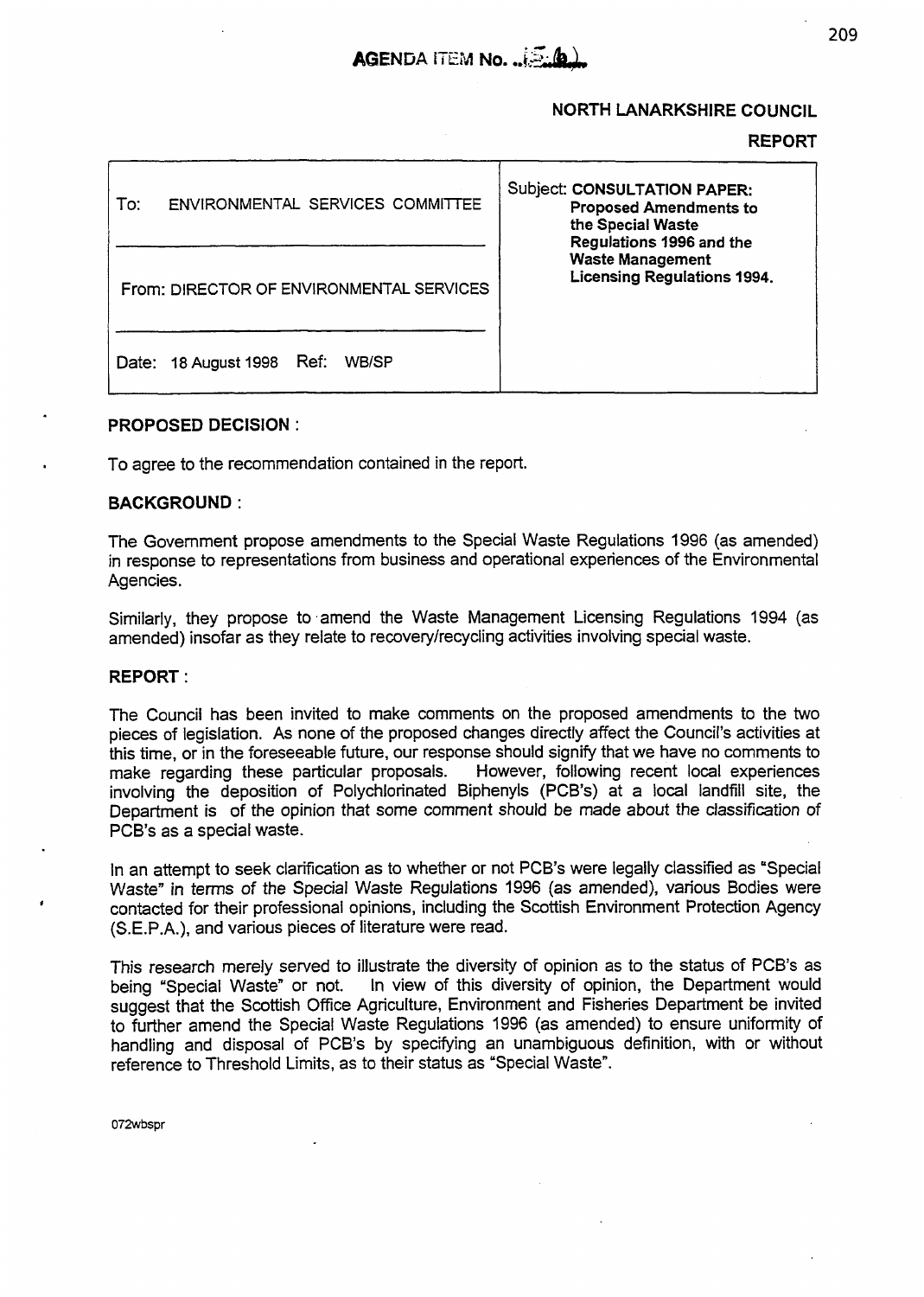**I** 

#### **RECOMMENDATlONS**

ç,

The Committee is asked to agree to the content *of* the Report and to homologate the action taken in submitting these comments to the Scottish Office as representing the Council's views,

 $M$ kens h. Hatt